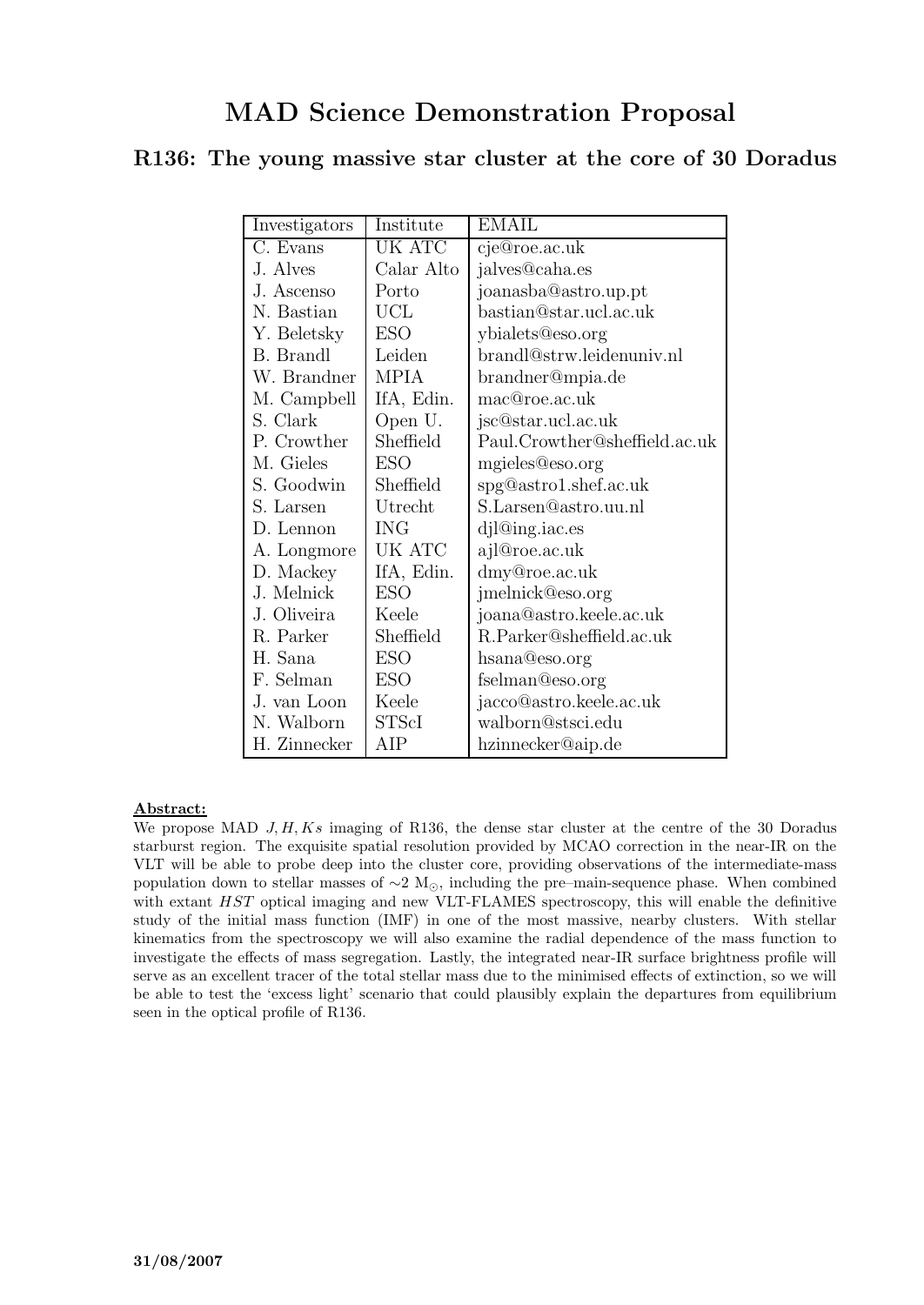#### Scientific Case:

30 Doradus is one of the largest star-forming regions in the Local Group. At its core is the dense star cluster R136, with stellar ages in the range of 2-4 Myr and a total stellar mass of  $\sim$ 5×10<sup>4</sup> M<sub>o</sub>, putting it on a par with massive clusters found in starburst and interacting galaxies such as M51, M82 and the Antennae. As a proto-typical 'starburst', significant observational effort has been directed toward the region over the past 20 years. 30 Dor provides an excellent laboratory to study star formation, and also offers insight into the nature of distant super-star-clusters and starburst galaxies, for which we only have integrated properties – if we can understand large clusters on our doorstep, we can be more confident of accurate interpretation of those far away.

However, the formation of large clusters remains poorly understood. In a relatively short period of time (∼few Myrs) a complicated mixture of various physical processes take place that transform a giant molecular cloud (GMC) into a star cluster. In the competitive accretion model of star formation [1] massive stars form in the centre of the gravitational well of the GMC. This model successfully explains observations that show massive stars to be more concentrated in young clusters such as in the Orion Nebula [2], yet the situation is complicated by the fact that massive stars will also tend to move toward the cluster centre over their lifetimes due to dynamical interactions, i.e. mass segregation.

To date, ground-based optical imaging and spectroscopy has been used in 30 Dor to study the initial mass function (IMF), reddening, star-formation history, stellar content and kinematics [e.g. 3-7]. But only with near-IR imaging are we able to disentangle multiple objects, and to identify nascent stars that are still partially embedded in their gas clouds. Indeed, HST -NICMOS observations of some of the complex nebular structures in 30 Dor have provided evidence of triggered star formation, showing the region to be a two-stage starburst [8,9].

The core of R136 is too dense for traditional (seeing-limited) ground-based techniques. Only with the arrival of  $HST$  was R136 resolved in optical and UV images  $[10,11,12]$ , with follow-up spectroscopy revealing a hitherto unprecedented concentration of the earliest O-type stars [13]. The conclusion of these studies was that the high- and intermediate-mass IMF is 'completely normal', i.e. Salpeter-like [13]. This contrasts with results from AO-corrected near-IR images from the ESO 3.6-m that, when combined with the HST data, found evidence of mass-segregation via a flattening of the IMF in the core [14]. Unfortunately, by virtue of using such novel technology, the 3.6-m images were limited to a relatively small field-of-view, with the core of R136 in one quadrant of a  $12.8''$  sq. field.

VLT-MAD presents an excellent opportunity to obtain a unique view of R136, allowing us to revisit these conflicting results and settle the debate. The HST (BVI) photometry is good to at least  $2.8M_{\odot}$  [10], corresponding to mid A-type stars on the main sequence. At the distance of the LMC (50 kpc) these stars have near-IR magnitudes of  $\sim$ 20, well-matched to the quoted Ks performance of the MAD camera, CAMCAO. We will probe the intermediate-mass IMF of R136 at unparalleled spatial resolution. Do we see evidence for a flattening of the intermediate-mass IMF with radius? Is there an age spread in stars seen at the pre–main-sequence stage? From direct star counts we will also investigate the finding that the luminosity profile of R136 is best described by two components, with a break at  $10''$  [15]. There is significant extinction at  $r \sim 10''$  [e.g. 14], so by penetrating the gas and dust more successfully than in the optical, near-IR observations will provide strong empirical constraints on the outer component of the luminosity profile – the so-called 'excess light' that is predicted to originate from rapid gas removal in the early stages of cluster evolution [16].

Constructing the IMF requires accurate masses from multi-wavelength photometry, with spectroscopy needed above  $\sim 10 M_{\odot}$  because of the degenerate colours of massive stars. VLT-MAD will yield near-IR photometry in R136 at a comparable spatial resolution to the HST optical images, while also allowing correction of the variable extinction across the cluster. There are existing NICMOS images of R136 [17], but the spatial resolution is lower and the field-of-view is smaller than the imaging capabilities of the MAD system. Finally, we note that a subset of the applicants on this proposal have an approved VLT-FLAMES programme in Period 80 to look for dynamical signatures of gas expulsion and mass segregation in the region of R136 via IFU/multi-fibre spectroscopy (PI: M. Gieles). The MAD images will be relatively impervious to extinction, thereby helping to disentangle the spectroscopic data. For instance, NICMOS images have revealed that some of the 'knots' in the 30 Dor nebula, that were previously classified as O stars, are actually compact multiple systems [18]. Do we detect secondary components of massive stars in/near R136 that have remained obscured until now? What effect does stellar multiplicity and blending have on the upper IMF? How does the IMF compare with results from Galactic clusters?

References: (1) Bonnel & Bate, 2006, MNRAS, 370, 488

- (2) Hillenbrand & Hartmann, 1998, ApJ, 492, 540
- (3) Melnick, 1985, A&A, 153, 235
- (4) Parker, 1993, AJ, 106, 560
- (5) Bosch et al., 2001, A&A, 380, 137
- (6) Parker & Garmany, 1993, AJ, 106, 1471
- (7) Selman et al., 1999, A&A, 341, 98
- (8) Walborn et al. 1999, AJ, 117, 225
- (9) Walborn et al. 2002, AJ, 124, 1601
- (10) Hunter et al., 1995, ApJ, 448, 179 (11) Hunter et al., 1997, AJ, 113, 1691
- (12) Sirianni et al. 2000, ApJ, 533, 203
- (13) Massey & Hunter, 1998, ApJ, 493, 180
- (14) Brandl et al, 1996, ApJ, 466, 254
- (15) Mackey & Gilmore, 2003, MNRAS, 338, 85
- (16) Bastian & Goodwin, 2006, MNRAS, 369, L9
- - (17) Andersen et al., 2007, in press
	- (18) Brandner et al. 2001, AJ 122, 858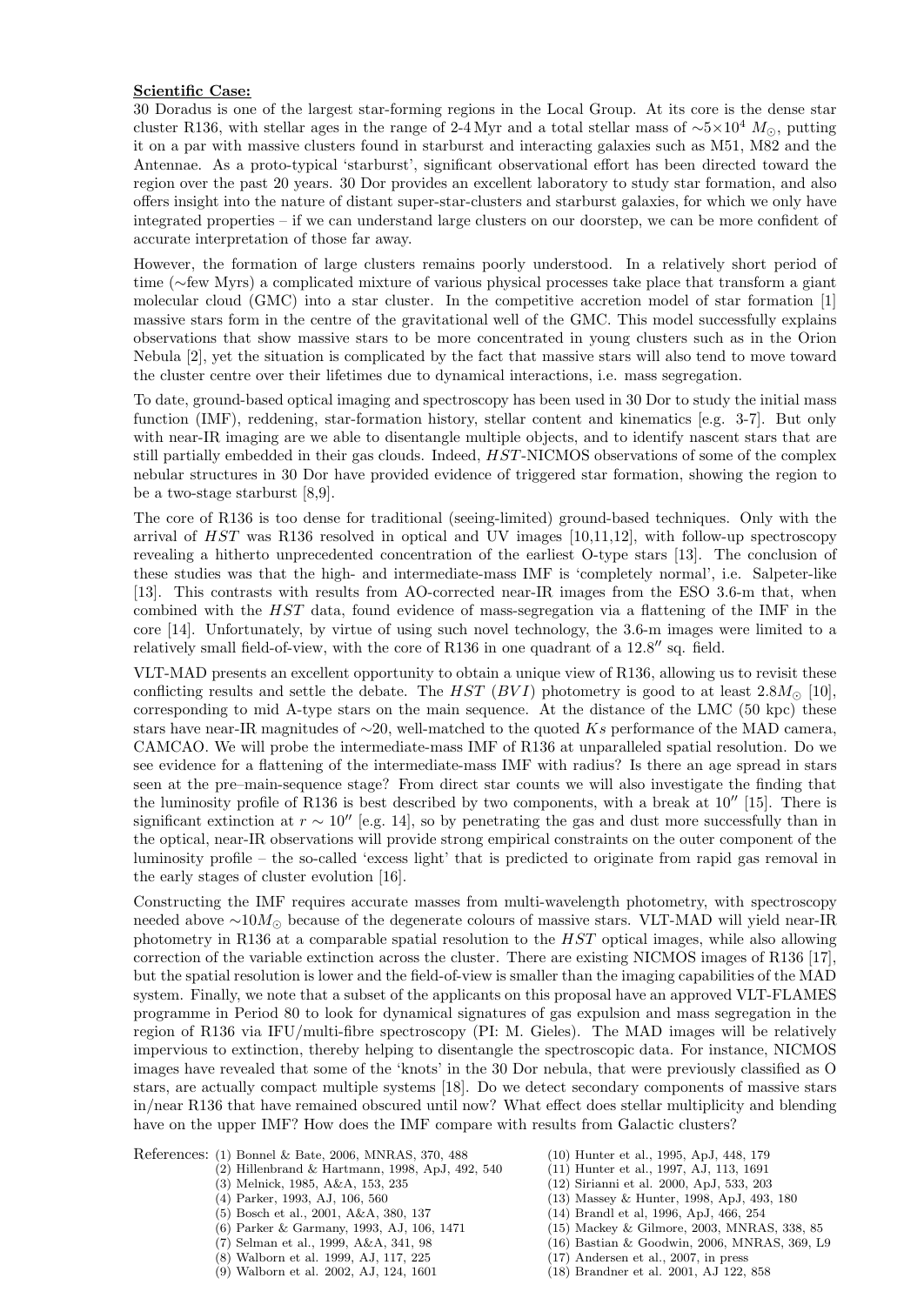#### Targets and integration time

We request J, H and Ks observations at 3 pointings of the 5-point mosaic template, as shown by the green boxes in Figure 1.

GUIDE STARS: There are four suitable natural guide stars (nos. 499, 548, 952 and 1788), each with  $V \sim 12$  (see Figure 1). These can be used to provide a 3-point asterism, with R136 slightly to the west of centre; the central coordinates for the MAD observations are:  $\alpha = 5:38:47$ ,  $\delta = -69:05:54$ . We note that there are 3 other stars that could be used as one of the guide stars: nos. 987, 1257 and 1500. The first two have  $V$  magnitudes of 11.9 and 12.6 respectively, but are relatively crowded, whereas #1500 is closer than 1788 but fainter  $(V = 13.1)$ . Two of the co-Is on this proposal (Alves & Ascenso) have MAD observations in-hand of the Galactic cluster NGC 3603 – in advance of the proposed R136 observations (January 2008) more will be learnt about the performance of MAD, and we will be able to make an informed decision of the trade-off between different magnitude NGS and likely performance. In summary, the NGS requirements can be satisfied.

BRIGHT TARGETS: In terms of bright stars saturating the detector, we note that the brightest 'red' star in the field is  $\#1445$  (see Figure 1), an M-supergiant with  $V = 13.6$ , i.e. K is likely to be slightly brighter than ∼10<sup>m</sup>. By way of a comparison, we note that with a 5s DIT such a star does not saturate the detector in the NAOS-CONICA ETC.

| Target RA        |            | DEC                  | Filter |          | Magnitudes Total integration | $\rm Field$    |
|------------------|------------|----------------------|--------|----------|------------------------------|----------------|
|                  |            |                      |        |          | $time$ (sec)                 |                |
| R <sub>136</sub> |            | $053843.3 -690608$ J |        | J < 20.0 | $3\times1200$                | $3\times 57''$ |
| R <sub>136</sub> |            | $053843.3 -690608$ H |        | H < 20.5 | $3\times1200$                | $3\times 57''$ |
| R <sub>136</sub> | 05 38 43.3 | $-690608$            | – Ks   | K < 20.5 | $3\times 2400$               | $3\times 57''$ |

### Time Justification:

We provide exposure times guided by an initial assessment of the observations of NGC 3603 mentioned above. The  $5\sigma$  limits in these were:  $J = 20.5 (12 \text{ min})$ ,  $H = 21.1 (12 \text{ min})$ ,  $K = 21.4 (38 \text{ min})$ , taken from the best  $50\%$  of images comprising these exposures. To ensure robust K-band magnitudes over the same range as the optical HST imaging, we require S/N $\sim$ 10 at K<sub>s</sub> = 20.5. This can be achieved via 40 min equivalent exposures at each of the 3 CAMCAO pointings (see green boxes in Figure 1). We also request 20 min exposures in  $J$  and  $H$  to obtain (internally consistent) colours. Note that the CAMCAO pixel scale potentially undersamples the diffraction limit of the VLT at  $J$  and  $H$ , but the AO correction in these bands is less effective than at K, and the resulting PSFs are not undersampled, i.e. no microstepping of the images is required.

We also request observations of an offset sky field to flat-field the array and for sky subtraction (notionally at  $\alpha = 0.538:56.9$ ,  $\delta = -68:52:00$ , one of the NICMOS control fields from Andersen et al. 2007). For these we request matching observations in each band, with small jitters around the central 57<sup>0</sup> pointing (to avoid stars in the master flat-field). These should be taken adjacent in time to the observations of R136 (for each filter), and preferably split either side of the science exposures.

This leads to a total time for science exposures of 4 hours, with 1h20m for the offsets. We note that the LMC is at an airmass < 2 for ∼7 hrs in early January. Depending on the overhead for the offset skies, and allowing 20min for aquisition, the observations proposed here could be undertaken in one night, (although they may benefit from utilising the optimum range of zenith distances over parts of two nights, e.g.  $K$ -band one night,  $J$  and  $H$  the next).

Lastly, we request one standard field pointing, the exact details of which will be decided once the detailed operation plans for Science Demonstration time have been agreed.